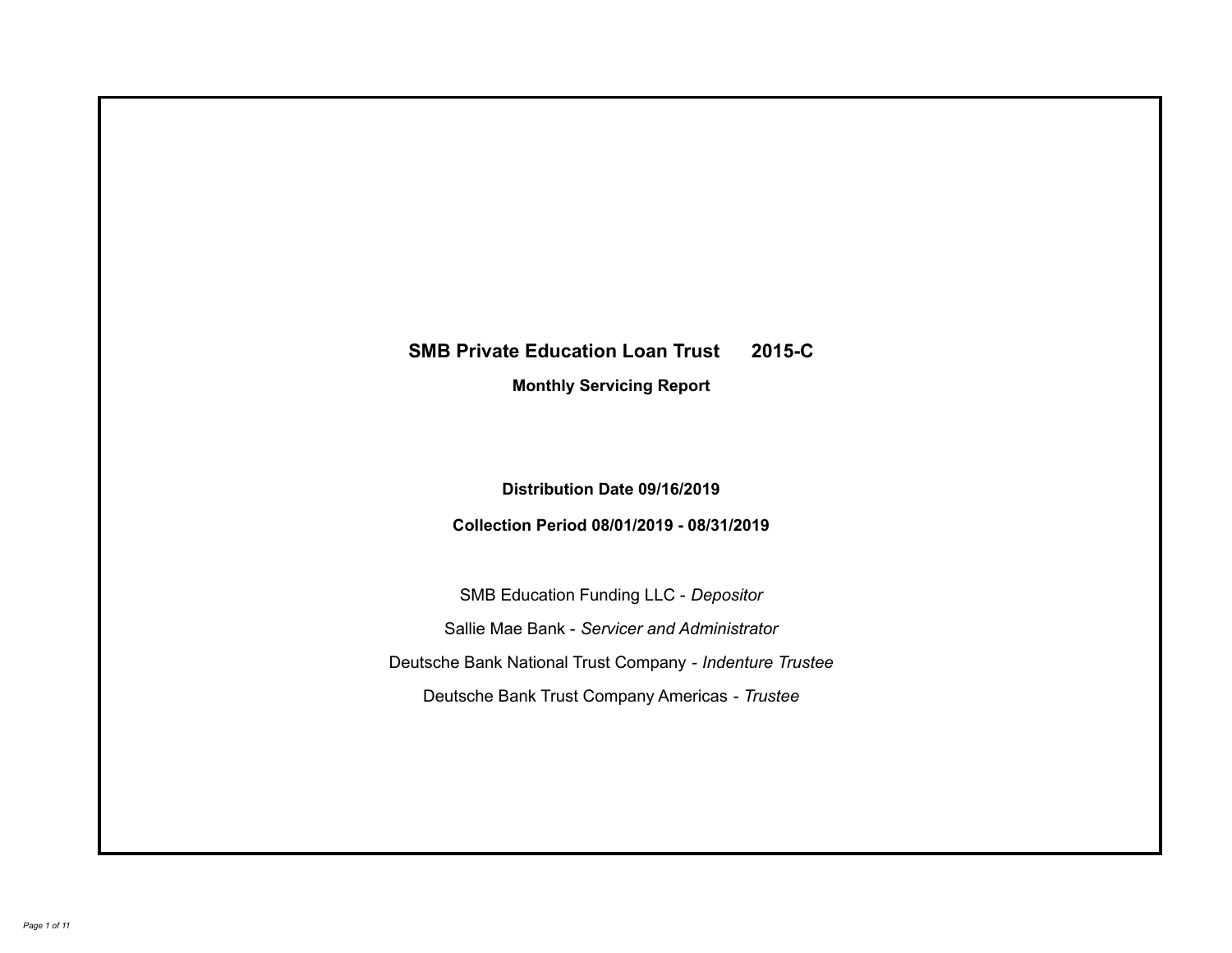| A           | <b>Student Loan Portfolio Characteristics</b> |                                                 | Settlement Date<br>10/27/2015 | 07/31/2019       | 08/31/2019       |
|-------------|-----------------------------------------------|-------------------------------------------------|-------------------------------|------------------|------------------|
|             | <b>Principal Balance</b>                      |                                                 | \$693,787,197.00              | \$388,355,395.79 | \$381,184,808.13 |
|             | Interest to be Capitalized Balance            |                                                 | 55,852,621.68                 | 15,011,217.54    | 15,021,444.62    |
|             | Pool Balance                                  |                                                 | \$749,639,818.68              | \$403,366,613.33 | \$396,206,252.75 |
|             | Weighted Average Coupon (WAC)                 |                                                 |                               |                  |                  |
|             |                                               | WAC1 (Contractual Interest Rate on the Loan)    | 8.28%                         | 9.30%            | 9.22%            |
|             |                                               | WAC2 (Average of Applicable Interest Rate)      | 8.28%                         | 9.24%            | 9.16%            |
|             |                                               | WAC3 (Average of Actual Interest Rate)          | 8.22%                         | 9.17%            | 9.09%            |
|             | Weighted Average Remaining Term               |                                                 | 127.00                        | 122.71           | 122.92           |
|             | Number of Loans<br>Number of Borrowers        |                                                 | 65,154<br>45,614              | 36,639<br>26,333 | 36,042<br>25,894 |
|             | Pool Factor                                   |                                                 |                               | 0.538080560      | 0.528528825      |
|             |                                               | Since Issued Total Constant Prepayment Rate (1) |                               | 9.96%            | 9.95%            |
|             |                                               |                                                 |                               |                  |                  |
| B           | <b>Debt Securities</b>                        | <b>Cusip/Isin</b>                               | 08/15/2019                    |                  | 09/16/2019       |
|             | A2A                                           | 78448RAB2                                       | \$92,615,056.26               |                  | \$89,235,459.36  |
|             | A2B                                           | 78448RAC0                                       | \$44,741,573.07               |                  | \$43,108,917.56  |
|             | A3                                            | 78448RAD8                                       | \$75,000,000.00               |                  | \$75,000,000.00  |
|             | В                                             | 78448RAE6                                       | \$70,000,000.00               |                  | \$70,000,000.00  |
|             | C                                             | 78448RAF3                                       | \$50,000,000.00               |                  | \$50,000,000.00  |
|             |                                               |                                                 |                               |                  |                  |
| $\mathsf C$ | <b>Certificates</b>                           | <b>Cusip/Isin</b>                               | 08/15/2019                    |                  | 09/16/2019       |
|             | Residual                                      | 78448R106                                       | \$100,000.00                  |                  | \$100,000.00     |
|             |                                               |                                                 |                               |                  |                  |
| D           | <b>Account Balances</b>                       |                                                 | 08/15/2019                    |                  | 09/16/2019       |
|             | Reserve Account Balance                       |                                                 | \$1,884,455.00                |                  | \$1,884,455.00   |
|             |                                               |                                                 |                               |                  |                  |
| Ε           | <b>Asset / Liability</b>                      |                                                 | 08/15/2019                    |                  | 09/16/2019       |
|             | Overcollateralization Percentage              |                                                 | 17.60%                        |                  | 17.38%           |
|             | Specified Overcollateralization Amount        |                                                 | \$121,009,984.00              |                  | \$118,861,875.83 |
|             | Actual Overcollateralization Amount           |                                                 | \$71,009,984.00               |                  | \$68,861,875.83  |

(1) For additional information, see 'Since Issued CPR Methodology' found on page 11 of this report.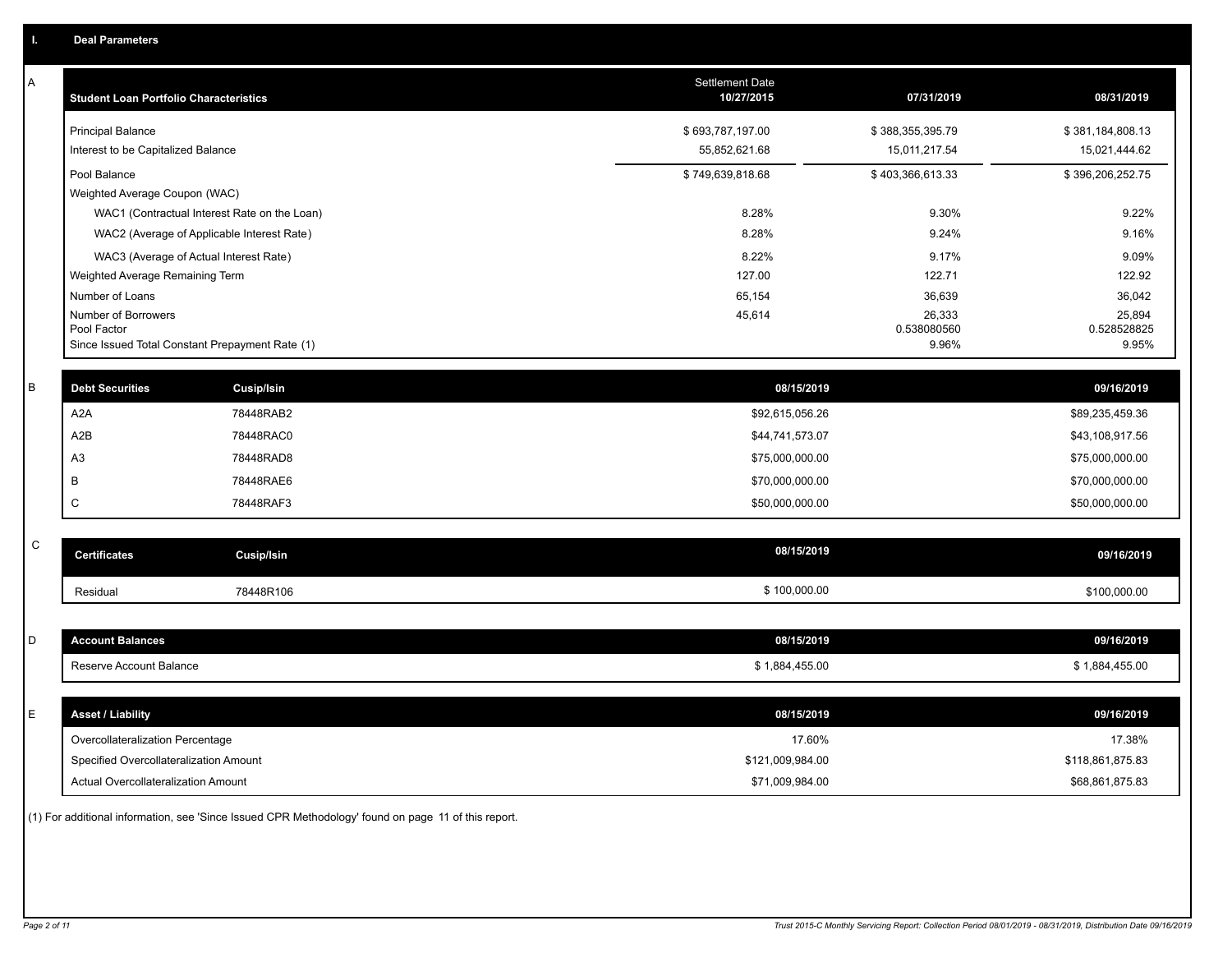### **II. 2015-C Trust Activity 08/01/2019 through 08/31/2019**

| Α | <b>Student Loan Principal Receipts</b>                           |                |
|---|------------------------------------------------------------------|----------------|
|   | <b>Borrower Principal</b>                                        | 7,301,029.55   |
|   | <b>Consolidation Activity Principal</b>                          | 0.00           |
|   | Seller Principal Reimbursement                                   | (886.55)       |
|   | Servicer Principal Reimbursement                                 | 0.00           |
|   | Delinquent Principal Purchases by Servicer                       | 0.00           |
|   | <b>Other Principal Deposits</b>                                  | 0.00           |
|   | <b>Total Principal Receipts</b>                                  | \$7,300,143.00 |
| В | <b>Student Loan Interest Receipts</b>                            |                |
|   | Borrower Interest                                                | 2,264,925.67   |
|   | <b>Consolidation Activity Interest</b>                           | 0.00           |
|   | Seller Interest Reimbursement                                    | (46.29)        |
|   | Servicer Interest Reimbursement                                  | 0.00           |
|   | Delinquent Interest Purchases by Servicer                        | 0.00           |
|   | Other Interest Deposits                                          | 0.00           |
|   | <b>Total Interest Receipts</b>                                   | \$2,264,879.38 |
| C | <b>Recoveries on Realized Losses</b>                             | \$118,729.05   |
| D | <b>Investment Income</b>                                         | \$19,048.18    |
| Е | <b>Funds Borrowed from Next Collection Period</b>                | \$0.00         |
| F | <b>Funds Repaid from Prior Collection Period</b>                 | \$0.00         |
| G | Loan Sale or Purchase Proceeds                                   | \$0.00         |
| н | <b>Initial Deposits to Distribution Account</b>                  | \$0.00         |
|   | <b>Excess Transferred from Other Accounts</b>                    | \$0.00         |
| J | <b>Borrower Benefit Reimbursements</b>                           | \$0.00         |
| Κ | <b>Other Deposits</b>                                            | \$0.00         |
| L | <b>Other Fees Collected</b>                                      | \$0.00         |
| М | <b>AVAILABLE FUNDS</b>                                           | \$9,702,799.61 |
| N | Non-Cash Principal Activity During Collection Period             | \$129,555.34   |
| O | Aggregate Purchased Amounts by the Depositor, Servicer or Seller | \$0.00         |
| P | Aggregate Loan Substitutions                                     | \$0.00         |
|   |                                                                  |                |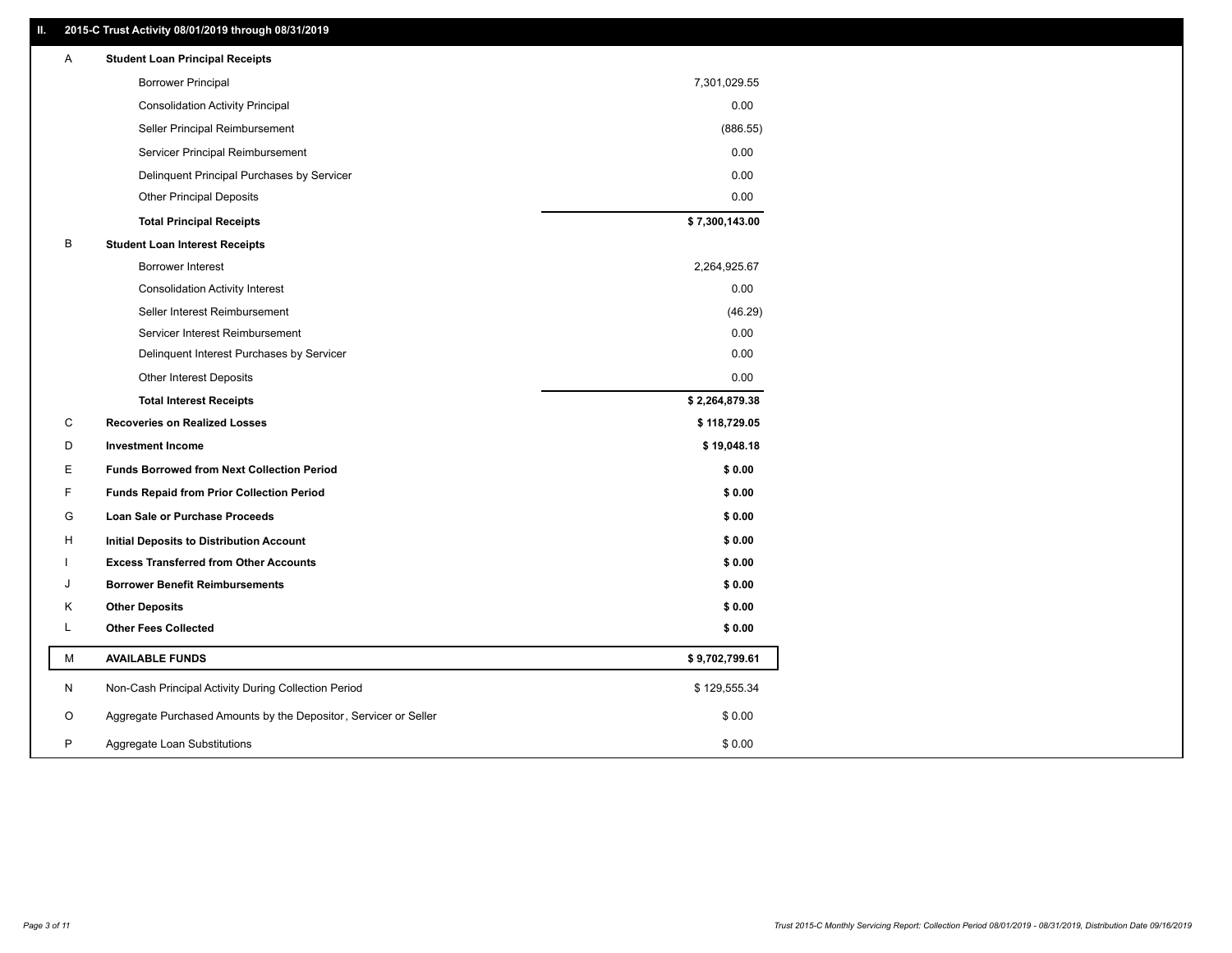|                   |                       |                          |         |                                                                  | <b>Loans by Repayment Status</b> |                            |                          |         |                                                           |                |                            |
|-------------------|-----------------------|--------------------------|---------|------------------------------------------------------------------|----------------------------------|----------------------------|--------------------------|---------|-----------------------------------------------------------|----------------|----------------------------|
|                   |                       |                          |         | 08/31/2019                                                       |                                  |                            |                          |         | 07/31/2019                                                |                |                            |
|                   |                       | <b>Wtd Avg</b><br>Coupon | # Loans | <b>Principal and</b><br><b>Interest Accrued</b><br>to Capitalize | % of Principal                   | % of Loans in<br>Repay (1) | <b>Wtd Avg</b><br>Coupon | # Loans | Principal and<br><b>Interest Accrued</b><br>to Capitalize | % of Principal | % of Loans in<br>Repay (1) |
| INTERIM:          | IN SCHOOL             | 10.39%                   | 854     | \$12,804,816.06                                                  | 3.232%                           | $-$ %                      | 10.53%                   | 887     | \$13,149,472.02                                           | 3.260%         | $-$ %                      |
|                   | <b>GRACE</b>          | 10.44%                   | 532     | \$8,425,423.31                                                   | 2.127%                           | $-$ %                      | 10.42%                   | 525     | \$8,377,615.57                                            | 2.077%         | $-$ %                      |
|                   | <b>DEFERMENT</b>      | 10.18%                   | 2,317   | \$31,374,892.54                                                  | 7.919%                           | $-$ %                      | 10.27%                   | 2,290   | \$30,752,494.36                                           | 7.624%         | $-$ %                      |
| <b>REPAYMENT:</b> | <b>CURRENT</b>        | 8.85%                    | 30,100  | \$310,890,432.95                                                 | 78.467%                          | 90.480%                    | 8.93%                    | 30,453  | \$315,379,093.62                                          | 78.187%        | 89.829%                    |
|                   | 31-60 DAYS DELINQUENT | 9.31%                    | 626     | \$8,837,661.16                                                   | 2.231%                           | 2.572%                     | 8.84%                    | 561     | \$7,694,325.32                                            | 1.908%         | 2.192%                     |
|                   | 61-90 DAYS DELINQUENT | 8.52%                    | 267     | \$3,771,858.19                                                   | 0.952%                           | 1.098%                     | 8.98%                    | 324     | \$4,563,855.57                                            | 1.131%         | 1.300%                     |
|                   | > 90 DAYS DELINQUENT  | 9.61%                    | 159     | \$2,410,724.47                                                   | 0.608%                           | 0.702%                     | 9.27%                    | 175     | \$2,700,272.78                                            | 0.669%         | 0.769%                     |
|                   | FORBEARANCE           | 9.70%                    | 1,187   | \$17,690,444.07                                                  | 4.465%                           | 5.149%                     | 9.85%                    | 1,424   | \$20,749,484.09                                           | 5.144%         | 5.910%                     |
| <b>TOTAL</b>      |                       |                          | 36,042  | \$396,206,252.75                                                 | 100.00%                          | 100.00%                    |                          | 36,639  | \$403,366,613.33                                          | 100.00%        | 100.00%                    |

Percentages may not total 100% due to rounding  $\star$ 

1 Loans classified in "Repayment" include any loan for which interim interest only, \$25 fixed payments or full principal and interest payments are due.

|                         |                                                                                                                                                                                |                          |         |                                                           | <b>Loans by Borrower Status</b> |                                |                          |         |                                                                  |                |                                |
|-------------------------|--------------------------------------------------------------------------------------------------------------------------------------------------------------------------------|--------------------------|---------|-----------------------------------------------------------|---------------------------------|--------------------------------|--------------------------|---------|------------------------------------------------------------------|----------------|--------------------------------|
|                         |                                                                                                                                                                                |                          |         | 08/31/2019                                                |                                 |                                |                          |         | 07/31/2019                                                       |                |                                |
|                         |                                                                                                                                                                                | <b>Wtd Avg</b><br>Coupon | # Loans | Principal and<br><b>Interest Accrued</b><br>to Capitalize | % of Principal                  | % of Loans in<br>P&I Repay (2) | <b>Wtd Avg</b><br>Coupon | # Loans | <b>Principal and</b><br><b>Interest Accrued</b><br>to Capitalize | % of Principal | % of Loans in<br>P&I Repay (2) |
| INTERIM:                | IN SCHOOL                                                                                                                                                                      | 10.16%                   | 1,553   | \$23,258,646.97                                           | 5.870%                          | $-$ %                          | 10.28%                   | 1,619   | \$23,894,567.84                                                  | 5.924%         | $-$ %                          |
|                         | GRACE                                                                                                                                                                          | 10.19%                   | 958     | \$15,247,716.89                                           | 3.848%                          | $-$ %                          | 10.21%                   | 936     | \$15,134,304.08                                                  | 3.752%         | $-$ %                          |
|                         | <b>DEFERMENT</b>                                                                                                                                                               | 9.92%                    | 4,094   | \$53,005,669.45                                           | 13.378%                         | $-$ %                          | 10.01%                   | 4,051   | \$51,863,847.89                                                  | 12.858%        | $-$ %                          |
| P&I REPAYMENT:          | <b>CURRENT</b>                                                                                                                                                                 | 8.73%                    | 27,220  | \$272,189,152.66                                          | 68.699%                         | 89.332%                        | 8.82%                    | 27,574  | \$277,117,932.63                                                 | 68.701%        | 88.685%                        |
|                         | 31-60 DAYS DELINQUENT                                                                                                                                                          | 9.30%                    | 611     | \$8,714,915.27                                            | 2.200%                          | 2.860%                         | 8.76%                    | 543     | \$7,416,586.70                                                   | 1.839%         | 2.374%                         |
|                         | 61-90 DAYS DELINQUENT                                                                                                                                                          | 8.49%                    | 263     | \$3,713,446.09                                            | 0.937%                          | 1.219%                         | 8.95%                    | 319     | \$4,505,434.92                                                   | 1.117%         | 1.442%                         |
|                         | > 90 DAYS DELINQUENT                                                                                                                                                           | 9.59%                    | 156     | \$2,386,261.35                                            | 0.602%                          | 0.783%                         | 9.26%                    | 173     | \$2,684,455.18                                                   | 0.666%         | 0.859%                         |
|                         | FORBEARANCE                                                                                                                                                                    | 9.70%                    | 1,187   | \$17,690,444.07                                           | 4.465%                          | 5.806%                         | 9.85%                    | 1,424   | \$20,749,484.09                                                  | 5.144%         | 6.640%                         |
| <b>TOTAL</b><br>$\star$ | Percentages may not total 100% due to rounding<br>2 Loans classified in "P&I Repayment" includes only those loans for which scheduled principal and interest payments are due. |                          | 36,042  | \$396,206,252.75                                          | 100.00%                         | 100.00%                        |                          | 36,639  | \$403,366,613.33                                                 | 100.00%        | 100.00%                        |

WAC reflects WAC3 To conform with company standard reporting these sections now include Princial and Interest Accrued to Capitalize .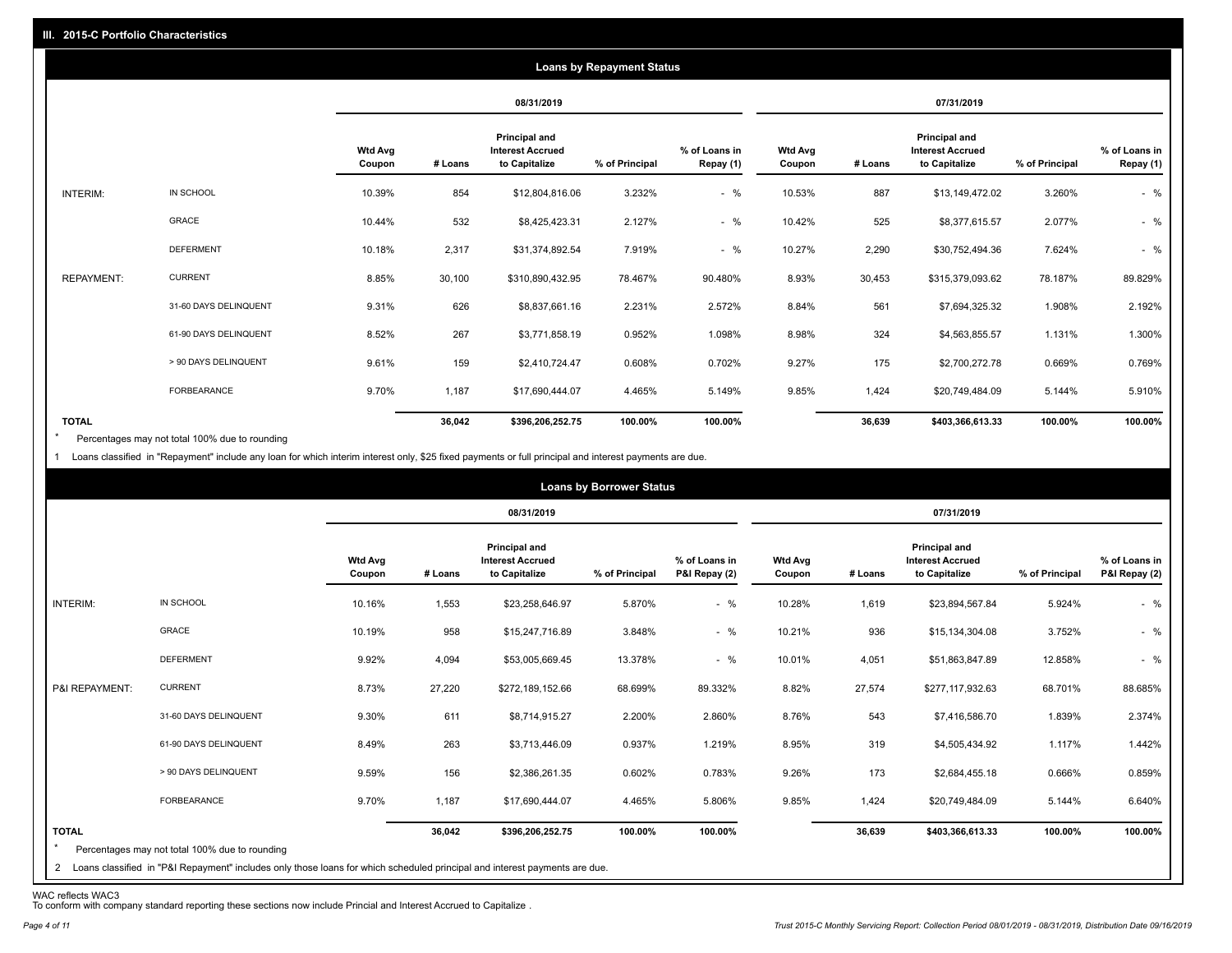|                                                                                                  | 8/31/2019        | 7/31/2019        |  |
|--------------------------------------------------------------------------------------------------|------------------|------------------|--|
| Pool Balance                                                                                     | \$396,206,252.75 | \$403,366,613.33 |  |
| Total # Loans                                                                                    | 36,042           | 36,639           |  |
| Total # Borrowers                                                                                | 25,894           | 26,333           |  |
| Weighted Average Coupon                                                                          | 9.16%            | 9.24%            |  |
| Weighted Average Remaining Term                                                                  | 122.92           | 122.71           |  |
| Percent of Pool - Cosigned                                                                       | 93.4%            | 93.4%            |  |
| Percent of Pool - Non Cosigned                                                                   | 6.6%             | 6.6%             |  |
| Borrower Interest Accrued for Period                                                             | \$2,977,695.23   | \$3,058,843.96   |  |
| <b>Outstanding Borrower Interest Accrued</b>                                                     | \$17,770,948.32  | \$17,833,172.89  |  |
| Gross Principal Realized Loss - Periodic *                                                       | \$596,301.70     | \$849,731.28     |  |
| Gross Principal Realized Loss - Cumulative *                                                     | \$25,687,444.03  | \$25,091,142.33  |  |
| Recoveries on Realized Losses - Periodic                                                         | \$118,729.05     | \$133,679.85     |  |
| Recoveries on Realized Losses - Cumulative                                                       | \$3,851,799.92   | \$3,733,070.87   |  |
| Net Losses - Periodic                                                                            | \$477,572.65     | \$716,051.43     |  |
| Net Losses - Cumulative                                                                          | \$21,835,644.11  | \$21,358,071.46  |  |
| Non-Cash Principal Activity - Capitalized Interest                                               | \$728,126.64     | \$1,272,426.03   |  |
| Since Issued Total Constant Prepayment Rate (CPR) (1)                                            | 9.95%            | 9.96%            |  |
| <b>Loan Substitutions</b>                                                                        | \$0.00           | \$0.00           |  |
| <b>Cumulative Loan Substitutions</b>                                                             | \$0.00           | \$0.00           |  |
| <b>Unpaid Servicing Fees</b>                                                                     | \$0.00           | \$0.00           |  |
| <b>Unpaid Administration Fees</b>                                                                | \$0.00           | \$0.00           |  |
| <b>Unpaid Carryover Servicing Fees</b>                                                           | \$0.00           | \$0.00           |  |
| Note Interest Shortfall                                                                          | \$0.00           | \$0.00           |  |
| Loans in Modification                                                                            | \$42,694,006.31  | \$43,335,172.17  |  |
| % of Loans in Modification as a % of Loans in Repayment (P&I)                                    | 14.88%           | 14.85%           |  |
|                                                                                                  |                  |                  |  |
| % Annualized Gross Principal Realized Loss - Periodic as a %<br>of Loans in Repayment (P&I) * 12 | 2.49%            | 3.50%            |  |
| % Gross Principal Realized Loss - Cumulative as a % of<br>Original Pool Balance                  | 3.43%            | 3.35%            |  |
|                                                                                                  |                  |                  |  |

\* In accordance with the Servicer's current policies and procedures, after September 1, 2017 loans subject to bankruptcy claims generally will not be reported as a charged- off unless and until they are delinquent for 120

(1) For additional information, see 'Since Issued CPR Methodology' found on page 11 of this report.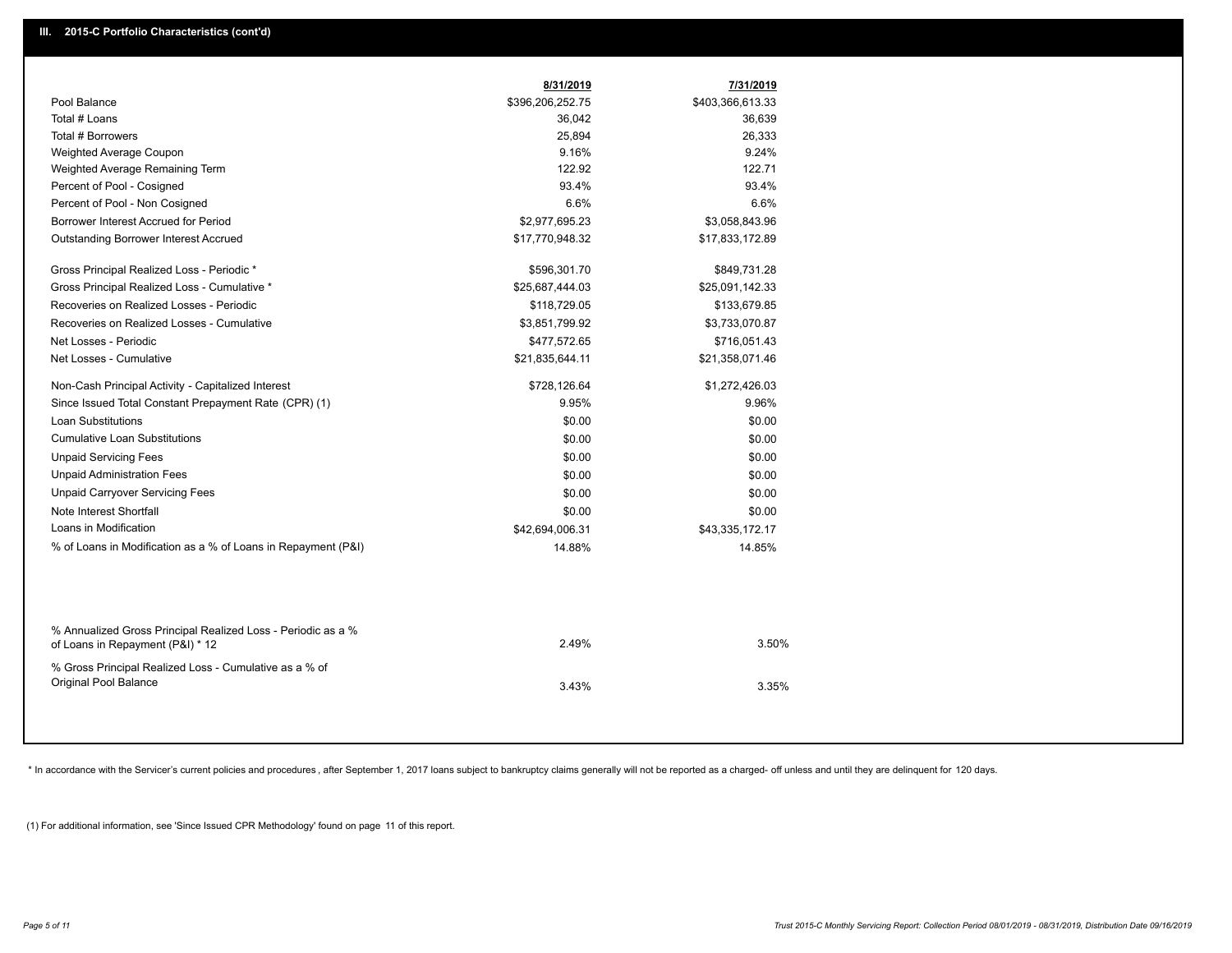#### **Loan Program**  A

|                                    | Weighted<br><b>Average Coupon</b> | # LOANS | <b>\$ AMOUNT</b> | $%$ *     |
|------------------------------------|-----------------------------------|---------|------------------|-----------|
| - Smart Option Interest-Only Loans | 8.58%                             | 7,541   | \$56,002,401.95  | 14.135%   |
| - Smart Option Fixed Pay Loans     | 9.06%                             | 9,412   | \$123,174,005.04 | 31.088%   |
| - Smart Option Deferred Loans      | 9.23%                             | 19.089  | \$217,029,845.76 | 54.777%   |
| - Other Loan Programs              | $0.00\%$                          | 0       | \$0.00           | $0.000\%$ |
| <b>Total</b>                       | 9.09%                             | 36,042  | \$396,206,252.75 | 100.000%  |

\* Percentages may not total 100% due to rounding

B

C

**Index Type**

|                       | Weighted<br><b>Average Coupon</b> | # LOANS | <b>\$ AMOUNT</b> | $%$ *     |
|-----------------------|-----------------------------------|---------|------------------|-----------|
| - Fixed Rate Loans    | 7.15%                             | 8,705   | \$114,682,156.36 | 28.945%   |
| - LIBOR Indexed Loans | 9.88%                             | 27,337  | \$281,524,096.39 | 71.055%   |
| - Other Index Rates   | $0.00\%$                          |         | \$0.00           | $0.000\%$ |
| Total                 | 9.09%                             | 36,042  | \$396,206,252.75 | 100.000%  |

\* Percentages may not total 100% due to rounding

# **Weighted Average Recent FICO**

| (2)<br>Wtd Avg Recent FICO Band | # LOANS | <b>\$ AMOUNT</b> | $%$ *     |
|---------------------------------|---------|------------------|-----------|
| $0 - 639$                       | 3,086   | \$36,099,692.21  | 9.111%    |
| 640 - 669                       | 2,442   | \$27,482,024.00  | 6.936%    |
| 670 - 699                       | 3,740   | \$41,793,443.27  | 10.548%   |
| 700 - 739                       | 7,342   | \$83,134,737.81  | 20.983%   |
| $740 +$                         | 19,431  | \$207,695,954.33 | 52.421%   |
| $N/A$ <sub>(1)</sub>            |         | \$401.13         | $0.000\%$ |
| <b>Total</b>                    | 36,042  | \$396,206,252.75 | 100.000%  |
|                                 |         |                  |           |

WAC reflects WAC3

To conform with company standard reporting these sections now include Princial and Interest Accrued to Capitalize .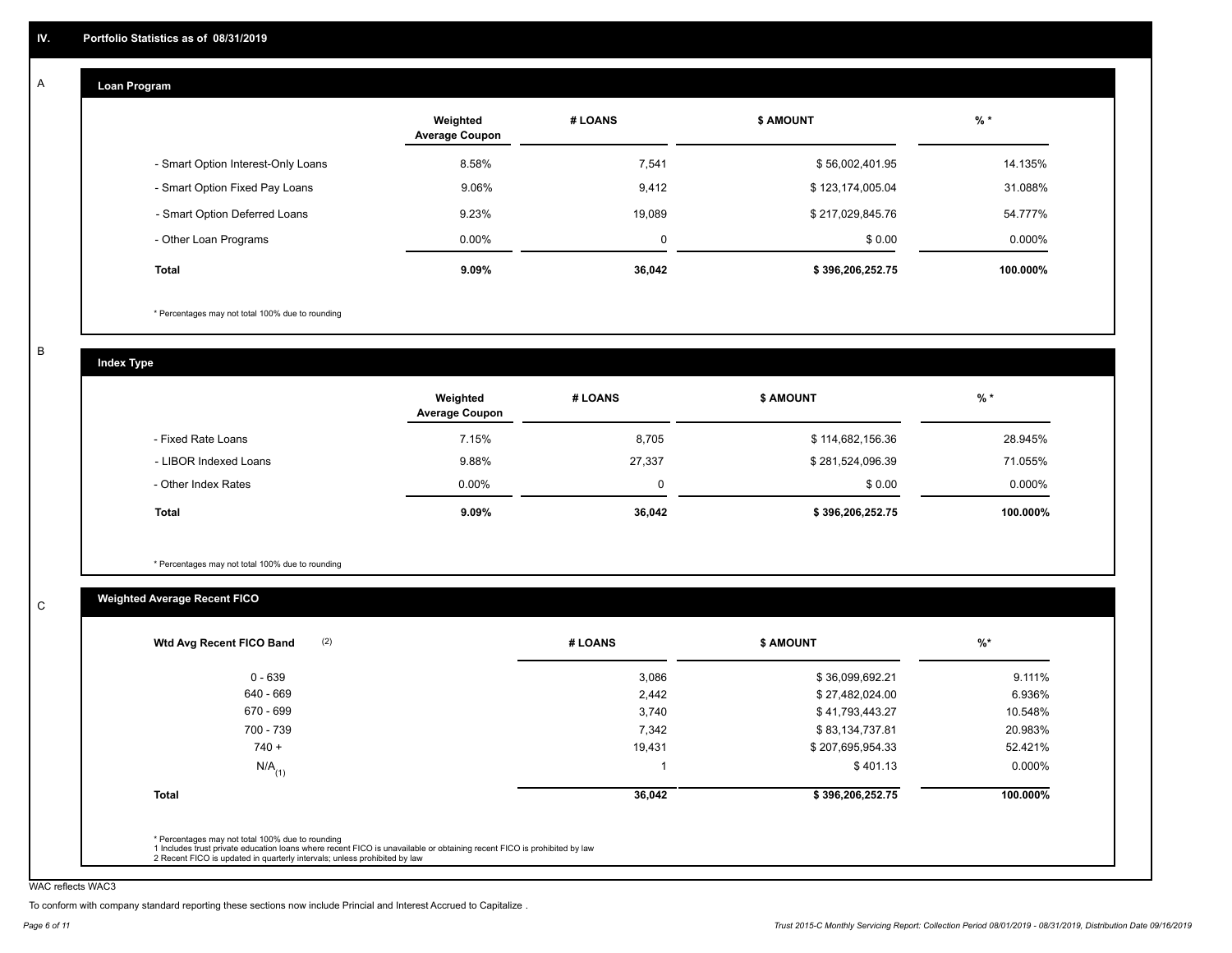| V. |       | 2015-C Reserve Account and Principal Distribution Calculations                             |                  |  |
|----|-------|--------------------------------------------------------------------------------------------|------------------|--|
| А. |       | <b>Reserve Account</b>                                                                     |                  |  |
|    |       | Specified Reserve Account Balance                                                          | \$1,884,455.00   |  |
|    |       | Actual Reserve Account Balance                                                             | \$1,884,455.00   |  |
| В. |       | <b>Principal Distribution Amount</b>                                                       |                  |  |
|    | i.    | Class A Notes Outstanding                                                                  | \$212,356,629.33 |  |
|    | ji.   | Pool Balance                                                                               | \$396,206,252.75 |  |
|    | iii.  | First Priority Principal Distribution Amount (i - ii)                                      | \$0.00           |  |
|    | iv.   | Class A and B Notes Outstanding                                                            | \$282,356,629.33 |  |
|    | v.    | First Priority Principal Distribution Amount                                               | \$0.00           |  |
|    | vi.   | Pool Balance                                                                               | \$396,206,252.75 |  |
|    | vii.  | Specified Overcollateralization Amount                                                     | \$118,861,875.83 |  |
|    | viii. | Available Funds (after payment of waterfall items A through H)                             | \$8,411,456.10   |  |
|    | ix.   | <b>Class C Notes Outstanding</b>                                                           | \$50,000,000.00  |  |
|    | х.    | Regular Principal Distribution Amount (if (iv > 0, (iv - v) - (vi - vii), min(viii, ix))   | \$5,012,252.41   |  |
|    | xi.   | Pool Balance                                                                               | \$396,206,252.75 |  |
|    | xii.  | 10% of Initial Pool Balance                                                                | \$74,963,981.87  |  |
|    |       | First Priority Principal Distribution Amount<br>xiii.                                      | \$0.00           |  |
|    |       | Regular Principal Distribution Amount<br>xiv.                                              | \$5,012,252.41   |  |
|    | XV.   | Available Funds (after payment of waterfall items A through J)                             | \$3,399,203.69   |  |
|    |       | xvi. Additional Principal Distribution Amount (if(ix $\lt$ = x, min(xv, xi - xiii - xiv))) | \$0.00           |  |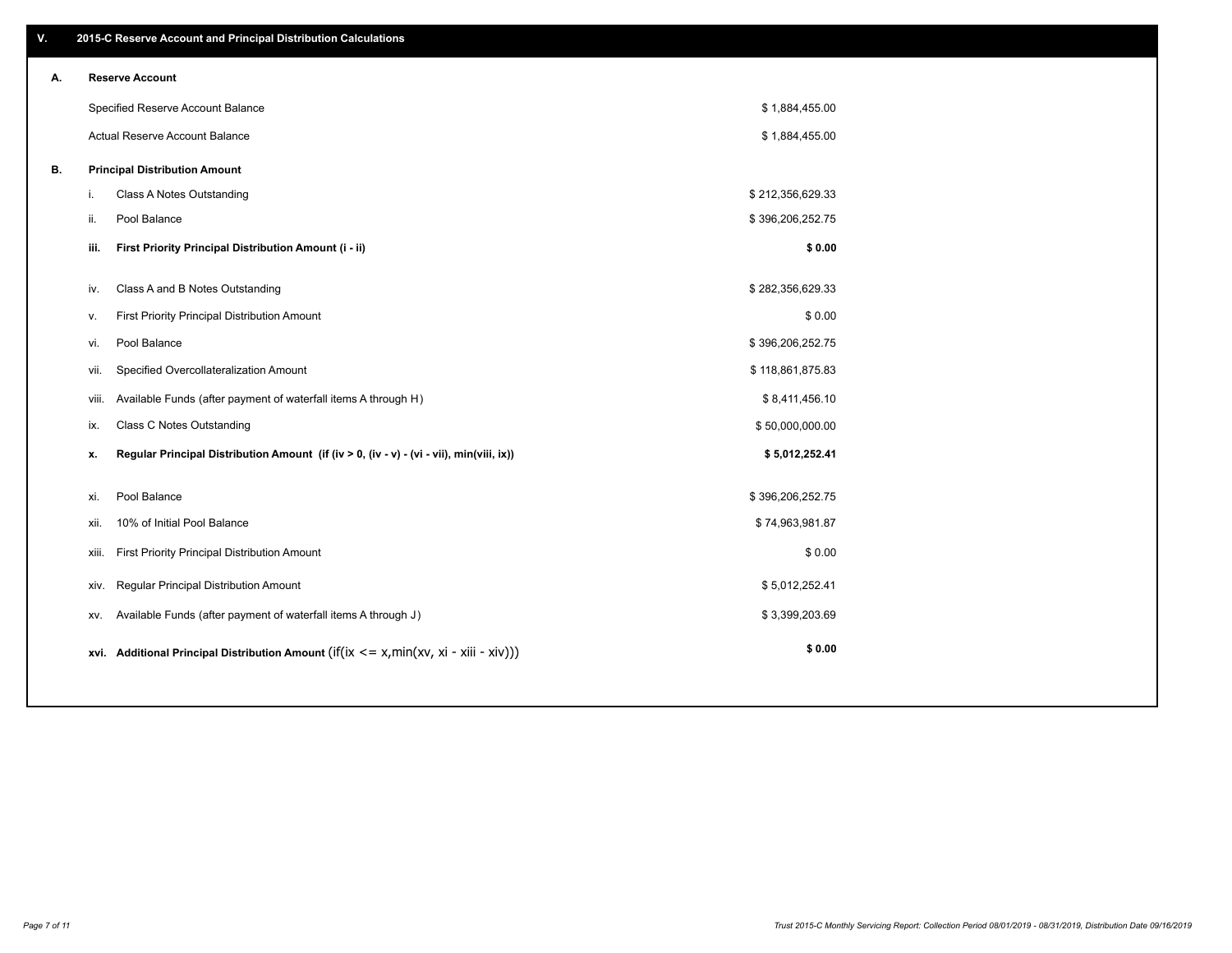|    |                                                         | Paid           | <b>Funds Balance</b> |
|----|---------------------------------------------------------|----------------|----------------------|
|    | <b>Total Available Funds</b>                            |                | \$9,702,799.61       |
| A  | <b>Trustee Fees</b>                                     | \$0.00         | \$9,702,799.61       |
| В  | <b>Servicing Fees</b>                                   | \$259,779.65   | \$9,443,019.96       |
| C  | i. Administration Fees                                  | \$8,333.00     | \$9,434,686.96       |
|    | ii. Unreimbursed Administrator Advances plus any Unpaid | \$0.00         | \$9,434,686.96       |
| D  | Class A Noteholders Interest Distribution Amount        | \$631,564.19   | \$8,803,122.77       |
| Е  | <b>First Priority Principal Payment</b>                 | \$0.00         | \$8,803,122.77       |
| F. | Class B Noteholders Interest Distribution Amount        | \$204,166.67   | \$8,598,956.10       |
| G  | <b>Class C Noteholders Interest Distribution Amount</b> | \$187,500.00   | \$8,411,456.10       |
| H  | <b>Reinstatement Reserve Account</b>                    | \$0.00         | \$8,411,456.10       |
|    | <b>Regular Principal Distribution</b>                   | \$5,012,252.41 | \$3,399,203.69       |
| J  | <b>Carryover Servicing Fees</b>                         | \$0.00         | \$3,399,203.69       |
| Κ  | Additional Principal Distribution Amount                | \$0.00         | \$3,399,203.69       |
| L  | Unpaid Expenses of Trustee                              | \$0.00         | \$3,399,203.69       |
| м  | Unpaid Expenses of Administrator                        | \$0.00         | \$3,399,203.69       |
| N  | Remaining Funds to the Residual Certificateholders      | \$3,399,203.69 | \$0.00               |

#### **Waterfall Conditions**

|      | Pool Balance                                                                     | \$396,206,252.75 |  |
|------|----------------------------------------------------------------------------------|------------------|--|
| Ш.   | Class A and B Notes Outstanding                                                  | \$282,356,629.33 |  |
| iii. | Class C Noteholders' Interest Distribution Ratio (i / ii)                        | 140.32%          |  |
| iv.  | Minimum Ratio                                                                    | 110.00%          |  |
| ν.   | Is the Class C Noteholders' Interest Distribution Condition Satisfied (iii > iv) | v                |  |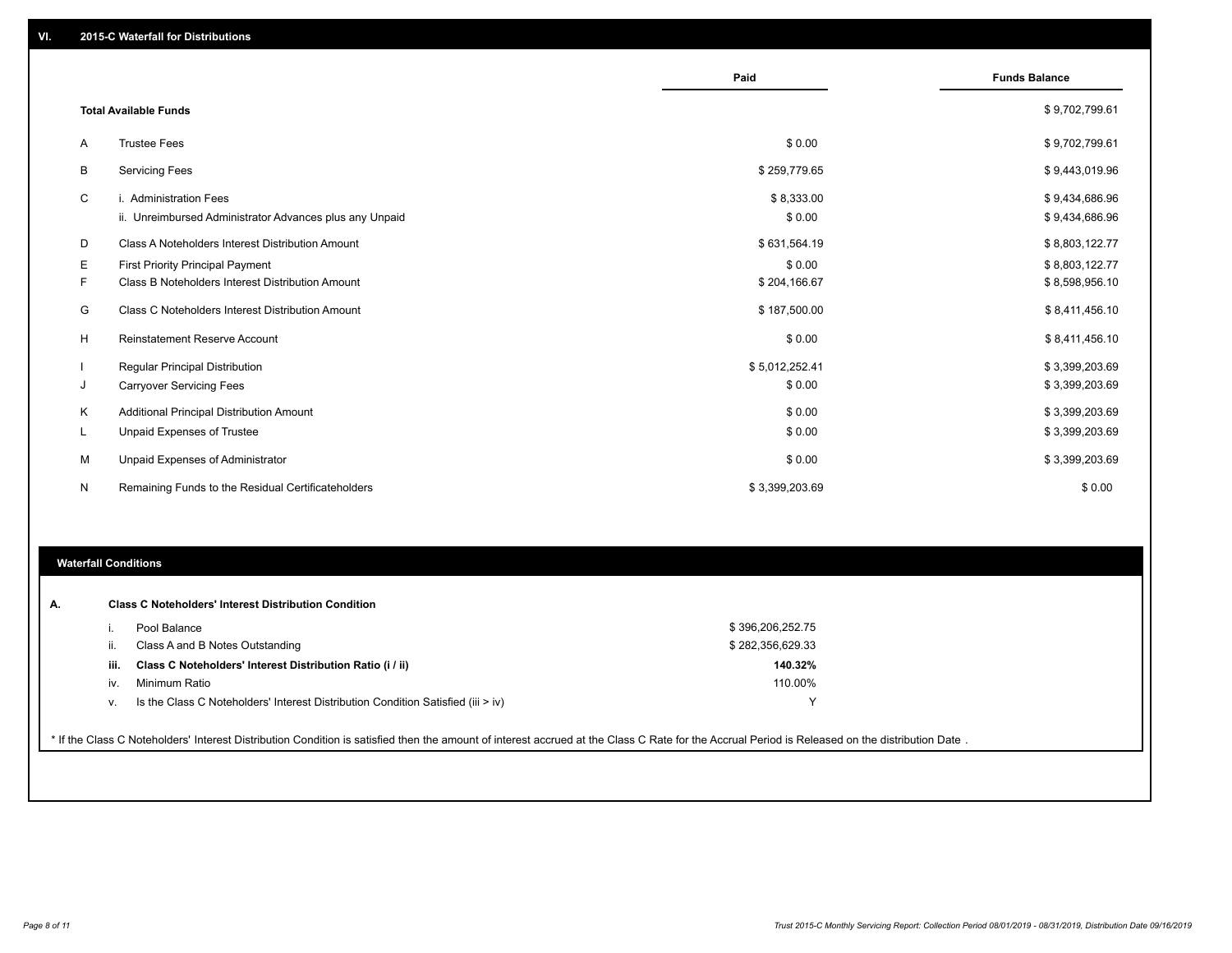## **VII. 2015-C Distributions**

| <b>Distribution Amounts</b>                                |                         |                         |                         |
|------------------------------------------------------------|-------------------------|-------------------------|-------------------------|
|                                                            | A <sub>2</sub> A        | A <sub>2</sub> B        | A3                      |
| Cusip/Isin                                                 | 78448RAB2               | 78448RAC0               | 78448RAD8               |
| <b>Beginning Balance</b>                                   | \$92,615,056.26         | \$44,741,573.07         | \$75,000,000.00         |
| Index                                                      | <b>FIXED</b>            | <b>LIBOR</b>            | <b>LIBOR</b>            |
| Spread/Fixed Rate                                          | 2.75%                   | 1.40%                   | 1.95%                   |
| Record Date (Days Prior to Distribution)                   | 1 NEW YORK BUSINESS DAY | 1 NEW YORK BUSINESS DAY | 1 NEW YORK BUSINESS DAY |
| <b>Accrual Period Begin</b>                                | 8/15/2019               | 8/15/2019               | 8/15/2019               |
| <b>Accrual Period End</b>                                  | 9/15/2019               | 9/16/2019               | 9/16/2019               |
| Daycount Fraction                                          | 0.08333333              | 0.08888889              | 0.08888889              |
| Interest Rate*                                             | 2.75000%                | 3.59513%                | 4.14513%                |
| <b>Accrued Interest Factor</b>                             | 0.002291667             | 0.003195671             | 0.003684560             |
| <b>Current Interest Due</b>                                | \$212,242.84            | \$142,979.35            | \$276,342.00            |
| Interest Shortfall from Prior Period Plus Accrued Interest | $$ -$                   | $$ -$                   | $\mathsf{\$}$ -         |
| <b>Total Interest Due</b>                                  | \$212,242.84            | \$142,979.35            | \$276,342.00            |
| <b>Interest Paid</b>                                       | \$212,242.84            | \$142,979.35            | \$276,342.00            |
| <b>Interest Shortfall</b>                                  | $$ -$                   | $$ -$                   | $\mathsf{\$}$ -         |
| <b>Principal Paid</b>                                      | \$3,379,596.90          | \$1,632,655.51          | $\mathsf{\$}$ -         |
| <b>Ending Principal Balance</b>                            | \$89,235,459.36         | \$43,108,917.56         | \$75,000,000.00         |
| Paydown Factor                                             | 0.016326555             | 0.016326555             | 0.000000000             |
| <b>Ending Balance Factor</b>                               | 0.431089176             | 0.431089176             | 1.000000000             |

\* Pay rates for Current Distribution. For the interest rates applicable to the next distribution date, please see https://www.salliemae.com/about/investors/data/SMBabrate.txt.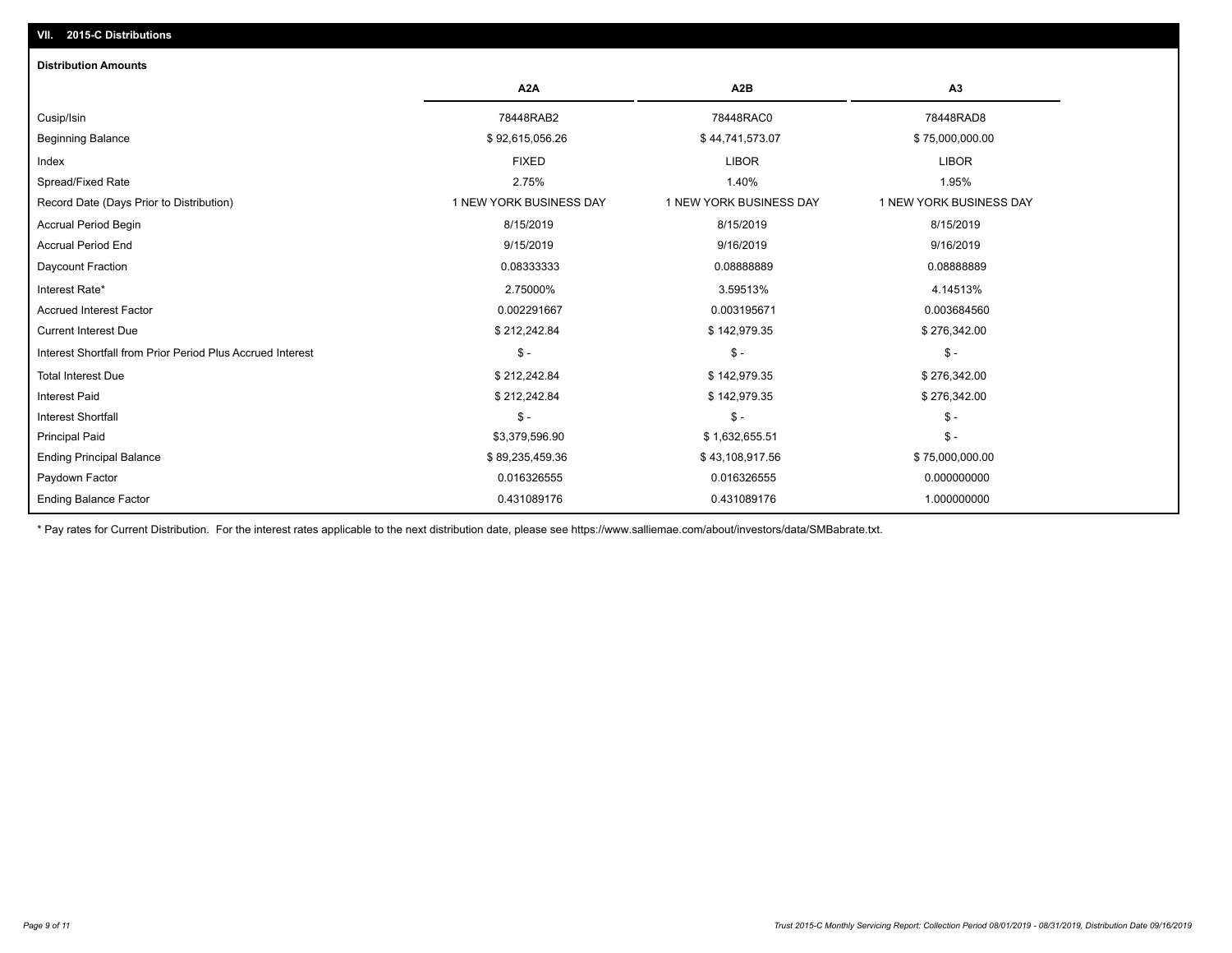| VII. 2015-C Distributions                                  |                         |                         |
|------------------------------------------------------------|-------------------------|-------------------------|
| <b>Distribution Amounts</b>                                |                         |                         |
|                                                            | в                       | C                       |
| Cusip/Isin                                                 | 78448RAE6               | 78448RAF3               |
| <b>Beginning Balance</b>                                   | \$70,000,000.00         | \$50,000,000.00         |
| Index                                                      | <b>FIXED</b>            | <b>FIXED</b>            |
| Spread/Fixed Rate                                          | 3.50%                   | 4.50%                   |
| Record Date (Days Prior to Distribution)                   | 1 NEW YORK BUSINESS DAY | 1 NEW YORK BUSINESS DAY |
| <b>Accrual Period Begin</b>                                | 8/15/2019               | 8/15/2019               |
| <b>Accrual Period End</b>                                  | 9/15/2019               | 9/15/2019               |
| Daycount Fraction                                          | 0.08333333              | 0.08333333              |
| Interest Rate*                                             | 3.50000%                | 4.50000%                |
| <b>Accrued Interest Factor</b>                             | 0.002916667             | 0.003750000             |
| <b>Current Interest Due</b>                                | \$204,166.67            | \$187,500.00            |
| Interest Shortfall from Prior Period Plus Accrued Interest | $\mathsf{\$}$ -         | $\frac{1}{2}$           |
| <b>Total Interest Due</b>                                  | \$204,166.67            | \$187,500.00            |
| <b>Interest Paid</b>                                       | \$204,166.67            | \$187,500.00            |
| <b>Interest Shortfall</b>                                  | $\mathcal{S}$ -         | $\frac{1}{2}$           |
| <b>Principal Paid</b>                                      | $$ -$                   | $\mathsf{\$}$ -         |
| <b>Ending Principal Balance</b>                            | \$70,000,000.00         | \$50,000,000.00         |
| Paydown Factor                                             | 0.000000000             | 0.000000000             |
| <b>Ending Balance Factor</b>                               | 1.000000000             | 1.000000000             |
|                                                            |                         |                         |

\* Pay rates for Current Distribution. For the interest rates applicable to the next distribution date, please see https://www.salliemae.com/about/investors/data/SMBabrate.txt.